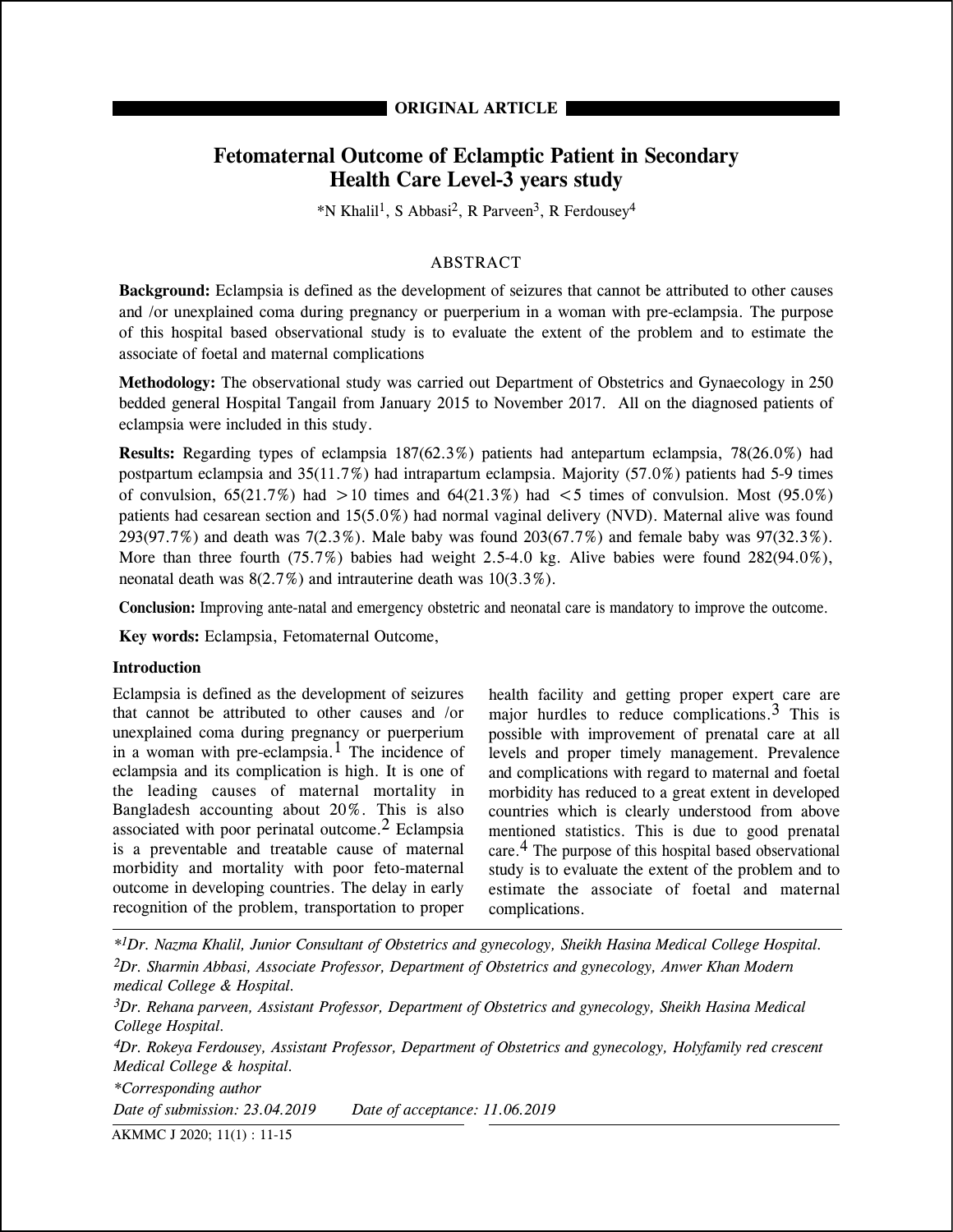#### **Methods**

The observational study was carried out Department of Obstetrics and Gynaecology in 250 bedded general Hospital Tangail from January 2015 to November 2017. All on the diagnosed patients of eclampsia were included in this study. Age of patients, parity, type of eclampsia, gestational age, mode of delivery, maternal and fetal outcome were noted from medical records of patients. Patients with diagnosis of convulsion and coma of other causes were excluded. All patients of eclampsia were followed up thoroughly from admission to discharge. All data were entered in SPSS 23 and also analyzed through it.

## **Results**

Table I shows majority (63.3%) patients belonged to age 21-30 years. The mean age was found  $24.6+5.3$  years. Majority  $(71.0\%)$  patients came from rural area. Most of the patients completed SSC education level (29.0%). Almost three fourth (74.3%) patients came from lower class family. Primipara was found 133(44.2%) and multipara was 167(55.7%). Table II shows majority (60.3%) patients were term pregnancy  $(2)$ 37 weeks of gestational age) and 119(37.9%) were preterm pregnancy  $\left( \langle 37 \rangle \right)$  weeks of gestational age). Table III shows 177(59.0%) not received antenatal check up, 101(33.7%) taken irregular check up and 22(7.3%) taken regular check up. Table IV shows more than half (52.0%) patients had interval between attach & admission after 6 hour, 115(38.3%) between 1-6 hour and 29(9.7%) within 1 hour. Table V shows 187(62.3%) patients had antepartum eclampsia, 78(26.0%) had postpartum eclampsia and 35(11.7%) had intrapartum eclampsia. Table VI shows majority (57.0%) patients had 5-9 times of convulsion, 65(21.7%) had  $>10$  times and  $64(21.3\%)$  had  $< 5$  times of convulsion. Table VII shows majority (95.0%) patients had cesarean section and 15(5.0%) had normal vaginal delivery (NVD). Table VIII shows maternal alive was found 293(97.7%) and death was 7(2.3%). Table IX shows male baby was found 203(67.7%) and female baby was 97(32.3%). More than three fourth (75.7%) babies had weight 2.5-4.0 kg. Alive babies were found 282(94.0%), neonatal death was 8(2.7%) and intrauterine death was  $10(3.3\%)$ .

**Table I:** Socio-demographic status of the patients  $(n=300)$ 

| Socio-demographic status II | Frequency         | Percentage |
|-----------------------------|-------------------|------------|
| Age (years)                 |                   |            |
| < 20                        | 53 I              | 17.7       |
| $21-30$ D                   | 190日              | 63.3       |
| $31 - 401$                  | 57 D              | 19.0       |
| $Mean + SD \Box$            | $24.6 + 5.3$      |            |
| <b>Residence</b>            |                   |            |
| Rural D                     | 213 <sub>II</sub> | 71.0       |
| Urban I                     | 87 <sub>0</sub>   | 29.0       |
| <b>Educational status</b>   |                   |            |
| Illiterate D                | 33 <sub>II</sub>  | 11.0       |
| Primary I                   | 65 <sub>0</sub>   | 21.7       |
| <b>SSC</b> <sub>D</sub>     | 87n               | 29.0       |
| HSC <sub>D</sub>            | 75 <sub>II</sub>  | 25.0       |
| Degree or above $\mathbb I$ | 40 D              | 13.3       |
| Socioeconomic status        |                   |            |
| Lower class I               | 223 <sub>1</sub>  | 74.3       |
| Lower middle class II       | 63 <sub>0</sub>   | 21.0       |
| Upper middle class II       | 14 <sub>0</sub>   | 4.7        |
| Parity                      |                   |            |
| Primipara D                 | 133 日             | 44.2       |
| Multipara II                | 167 <sub>0</sub>  | 55.7       |

**Table II:** Distribution of study patients by gestational age  $(n=300)$ 

| Gestational age (weeks) I          | Frequency D Percentage |      |
|------------------------------------|------------------------|------|
| $<$ 37 $\scriptstyle\rm \parallel$ | 119 N                  | 39.7 |
| $>37$ D                            | 181 N                  | 60.3 |

**Table III:** Distribution of study patients by antenatal check up  $(n=300)$ 

| Antenatal check up I        | Frequency D Percentage |      |
|-----------------------------|------------------------|------|
| No check up □               | 177 <sub>II</sub>      | 59.0 |
| Irregular check up <b>I</b> | 101 <sub>II</sub>      | 33.7 |
| Regular check up I          | 22n                    | 7.3  |

**Table IV:** Time interval between attack & admission of the patients  $(n=300)$ 

| 29 H              | 97                            |
|-------------------|-------------------------------|
| 115 <sub>II</sub> | 38.3                          |
| $156$ D           | 52.0                          |
|                   | <b>Frequency D</b> Percentage |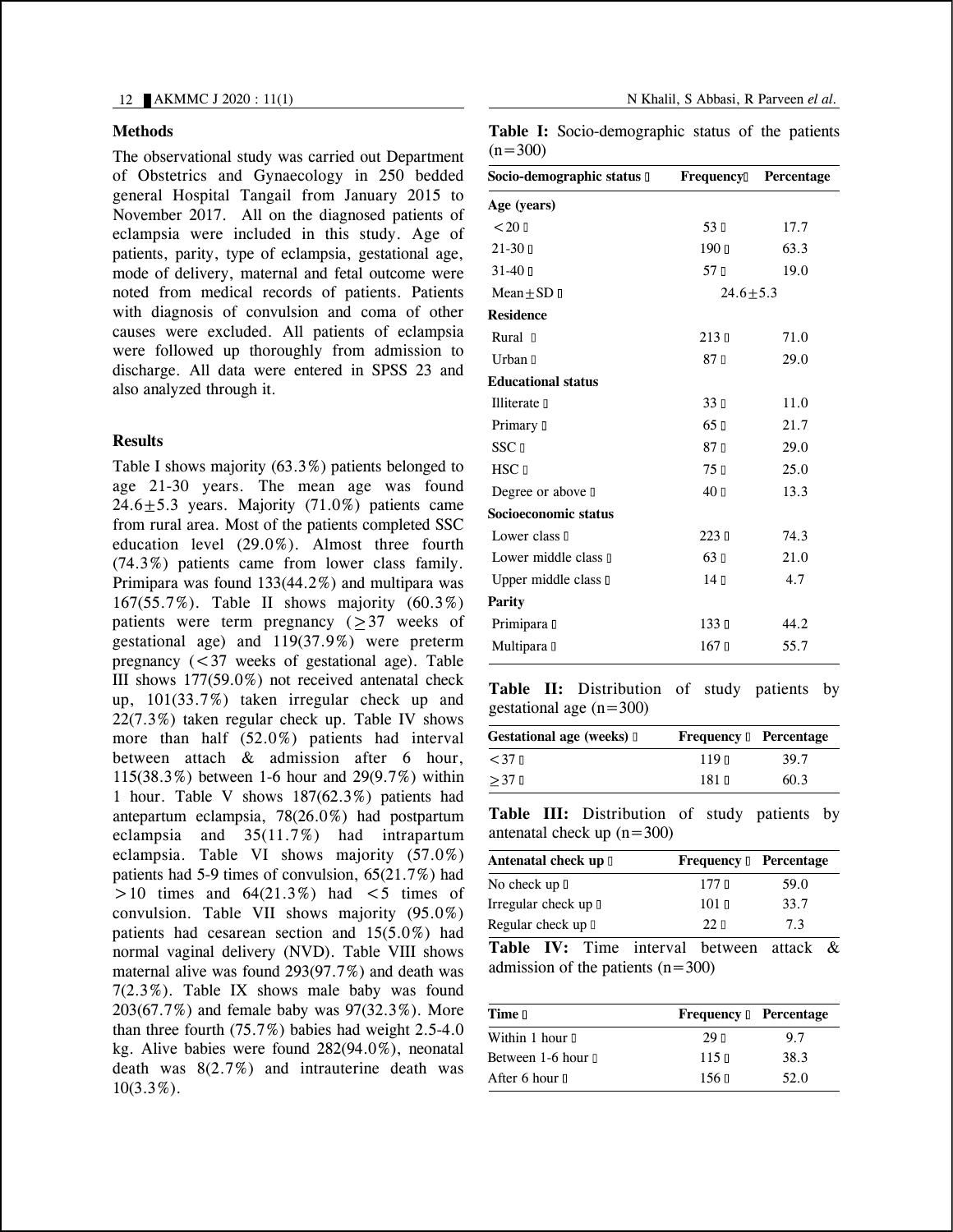**Table V:** Distribution of study patients by types of eclampsia (n=300)

| Types of eclampsia I | <b>Frequency D</b> Percentage |      |
|----------------------|-------------------------------|------|
| Antepartum I         | 187 D                         | 62.3 |
| Intrapartum I        | 35 <sub>II</sub>              | 11.7 |
| Postpartum II        | 78 T                          | 26.0 |

**Table VI:** Distribution of study patients by number of convulsion  $(n=300)$ 

| <b>Number of convulsion D</b> | <b>Frequency Dercentage</b> |      |
|-------------------------------|-----------------------------|------|
| $>10$ n                       | $65 \square$                | 21.7 |
| $5-9$ $\Box$                  | $171$ n                     | 57.0 |
| $< 5 \pi$                     | 64 N                        | 21.3 |
|                               |                             |      |

**Table VII:** Distribution of study patients by mode of delivery (n=300)

| Mode of delivery $\mathbb I$ | <b>Frequency I</b> Percentage |      |
|------------------------------|-------------------------------|------|
| $NVD$ $\Box$                 | 15n                           | 5.0  |
| Caesarean section I          | $285$ D                       | 95.0 |

**Table VIII:** Distribution of study patients by maternal outcome  $(n=300)$ 

| <b>Maternal outcome I</b>                             | Frequency D Percentage |      |
|-------------------------------------------------------|------------------------|------|
| Alive <sub>I</sub>                                    | $293$ n                | 97.7 |
| Death I                                               | 7 N                    | 2.3  |
| Toble IV. Distribution of study patients by peripated |                        |      |

**Table IX:** Distribution of study patients by perinatal outcome  $(n=300)$ 

| <b>Perinatal outcome Frequency Percentage</b> |      |  |
|-----------------------------------------------|------|--|
|                                               |      |  |
| $203 \text{ m}$                               | 67.7 |  |
| 97 <sub>1</sub>                               | 32.3 |  |
|                                               |      |  |
| 73 T                                          | 24.3 |  |
| 227n                                          | 75.7 |  |
| 282 D                                         | 94.0 |  |
| 8 <sub>0</sub>                                | 2.7  |  |
| 10 <sub>0</sub>                               | 3.3  |  |
|                                               |      |  |

## **Discussion**

In this study observed that the majority  $(63.3\%)$ patients belonged to age 21-30 years. The mean age was found  $24.6 \pm 5.3$  years. Majority (71.0%) patients came from rural area. Most of the patients completed SSC education level (29.0%). Almost three fourth (74.3%) patients came from lower class family. Primipara was found 133(44.2%) and multipara was 167(55.7%). Similar observation was found Shahzad *et al.*<sup>5</sup> they showed the mean age of patients was  $25.17+4.9$  years ranging from 18 to 40 years. The maximum number of patients (58%) was between 20-25 years, while (26%) were having age of 26-30 years. Age of 7% patients was less than 20 years and only 9% were between 31-40 years. In current study most of the cases (63%) were primigravidae, 28% had parity in the range of 2-4, while 6% were P5 - P7 and only 3% had a parity of more than 7. Raji *et al.*<sup>6</sup> reported that the maximum number of cases 115 (78.8%) were in the age group between 20-25 years, while 22 (15.1%) were having age of  $\lt$  19 years, 6 (4%) were in the age group between 25- 30 years and 3  $(2%)$  were in the age between 31-40 years. Most of the cases 101  $(69.2\%)$  were primigravidae, 40  $(27.4\%)$  had parity in the range of 2-4, while  $5(3.4\%)$  had parity between P5 and P6. Nessa *et al.*<sup>2</sup> also observed that 19(54.28%) cases were in between age of 21 to 30 years, while 12(34.28%) were less than 21 years and 4(11.42%) were more than 30 years. Majority (60%) were nulliparous, while 40% were multiparous. Ghimire<sup>3</sup> study showed forty one percent were of  $\lt 19$  years of age and majority were young (78%) of less than 24 years. Most (64%) were primiparas followed by multiparas (33.9%).

In present study the majority  $(60.3\%)$  patients were term pregnancy ( $\geq$  37 weeks of gestational age) and 119(37.9%) were preterm pregnancy  $\leq 37$  weeks of gestational age). Similar observation was found different studies, in study of Nessa *et al.*<sup>2</sup> found most (62.85%) of the cases delivered preterm and 37.14% at term. Raji *et al.*<sup>6</sup> It was observed that 44 (37.6%) cases presented at gestational age of 31-36 weeks, while 63 (53.85%) had gestational age of 37-40 weeks. Those who were at 24-30 weeks of gestation constituted 10 (8.55%). Shahzad *et al.*<sup>5</sup> observed that 39% of the patients presented at gestational age of 31-36 weeks, while 39% had gestational age of 37 weeks or above. Those who were at 24-30 weeks of gestation constituted 22% mean gestational age was  $33.7 \pm 4.28$  weeks. Ghimire3 study revealed eclamptic fits were more common (41.6%) in 37-40 weeks period of gestation (POG) followed by (36.6%) 34-37 weeks of POG.

Regarding antenatal check majority 177(59.0%) not received antenatal check up, 101(33.7%) taken irregular check up and 22(7.3%) taken regular check up. Raji *et al.*<sup>6</sup> their booking status showed 100 (68.49%) cases were unbooked and the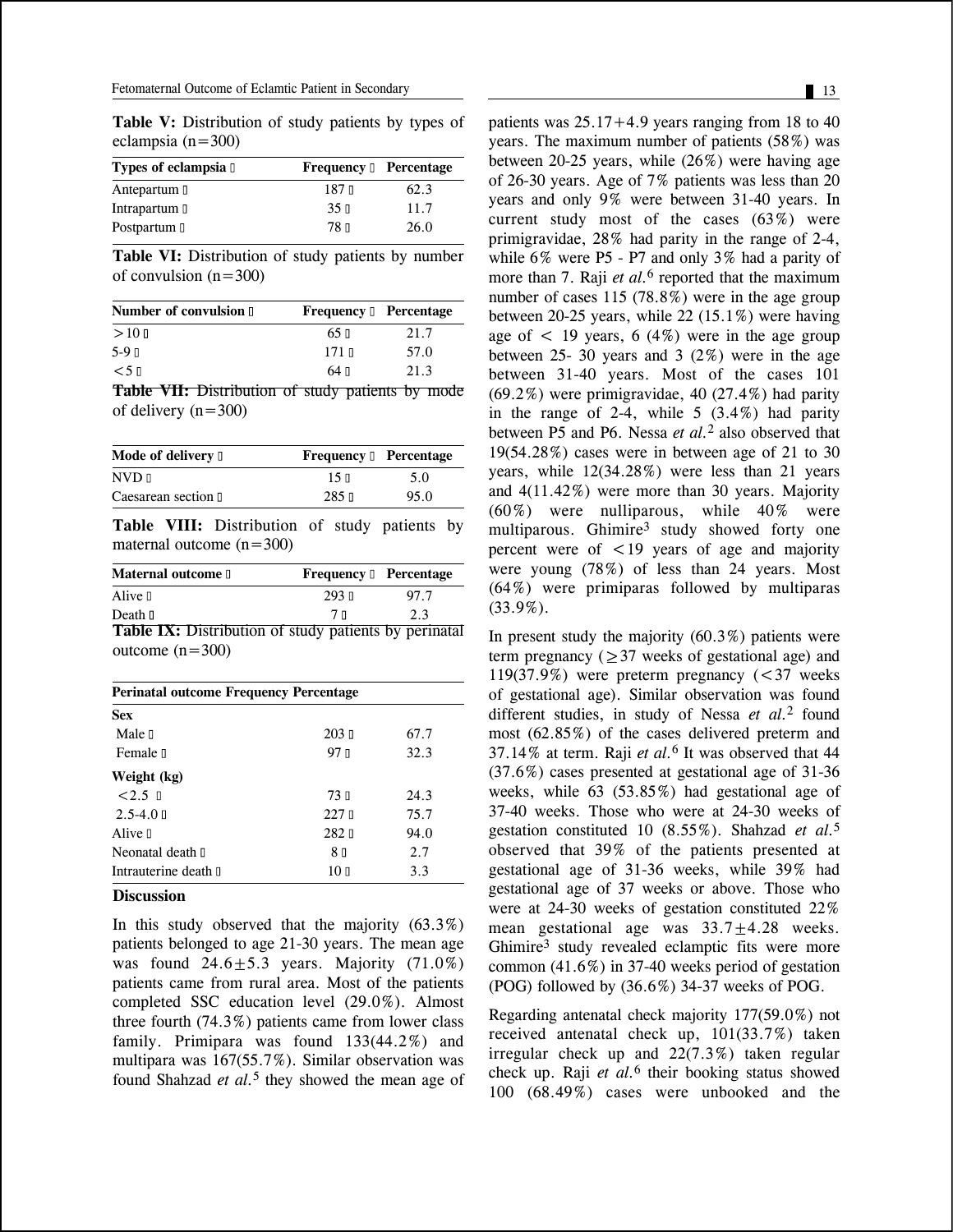remaining 46 (31.51%) cases were booked. 100 (68.49%) cases had no preparation for upcoming event indicating lack of antenatal care indirectly. Ghimire3 also found more than 90% were unbooked in our centre but most of them had their antenatal check care in sub health post, health post and primary health centres. Shahzad *et al.*<sup>5</sup> their booking status showed that only 3 (3.0%) of the cases were booked and remaining 97(97.0%) had no preparation for upcoming event indicating lack of antenatal care indirectly.

In this study more than half (52.0%) patients had interval between attach & admission after 6 hour, 115(38.3%) between 1-6 hour and 29(9.7%) within 1 hour. Comparison by Ghimire3 study showed that most (61.4%) have fits to delivery interval was 6-12 hours.

In this study 187(62.3%) patients had antepartum eclampsia, 78(26.0%) had postpartum eclampsia and 35(11.7%) had intrapartum eclampsia. Nessa et al.2 observed that 15 (42.85%) were antepartum eclampsia whereas 20(57.14%) were postpartum. Raji *et al.*<sup>6</sup> among 146 cases, 113 (77.4%) cases were antepartum eclampsia, 4 (2.7%) were intrapartum eclampsia and 29 (19.9%) cases were postpartum eclampsia.

Regarding mode of delivery, majority (95.0%) patients had cesarean section and 15(5.0%) had normal vaginal delivery (NVD). Nessa *et al.*<sup>2</sup> caesarean section were common mode of delivery being 24 (68.57%) cases, whereas delivered by vaginally only 13 (37.14%) cases. 15 (42.85%) had convulsion before delivery and 20 (57.14%) thereafter. Raji *et al.*<sup>6</sup> reported natural labour was found 31.51%, instrumental delivery 3.42%, spontaneous expulsion 2.74%, LSCS 61.65%, hysterotomy 0.68%. Ghimire3 nearly 70% women underwent caesarean delivery.

In this study maternal alive was found 293(97.7%) and death was 7(2.3%). Nessa *et al.*<sup>2</sup> after meticulous treatment 18(51.42%) patients improved in eclampsia ward, while 14 (40%) patients needed ICU support and 3(8.57%) died. Raji *et al.*<sup>6</sup> Nine out of 146 cases were died. Ghimire<sup>3</sup> study reported common causes of maternal deaths (5.36%) were hemolysis. Shahzad *et al.*<sup>5</sup> reported 10 of these eclamptic mothers (10%) died, of these 7 because of pulmonary edema, 2 due to DIC and another 1 had renal failure.

In this study observed that male baby was found 203(67.7%) and female baby was 97(32.3%). More than three fourth  $(75.7%)$  babies had weight 2.5-4.0 kg. Alive babies were found 282(94.0%), neonatal death was  $8(2.7\%)$  and intrauterine death was 10(3.3%). Shahzad *et al.*<sup>5</sup> the observations regarding birth weights of newborn babies were recorded for 95 subjects as 5 mothers died before their delivery. Three babies were of extreme low birth weight (1kg) while 25.05% were having very low birth weight (1.0-1.5). 43% of babies had low birth weight (1.6-2.4kg) and only 25% had a birth weight of  $> 2.4$ kg (mean: 1.95 + 0.63). As far as fetal outcome is concerned alive born babies were 80%, of these 39% were term and 61% preterm while 20% were stillbirths out of which  $17(17%)$ were preterm and 3(3%) were full term babies. The observed fetal morbidity was also high, as 15% babies were IUGR, 75(75%) babies required resuscitation at birth and 63% neonates were shifted to neonatal intensive care unit, 60% developed respiratory problem mainly because of pre-maturity and asphyxia and 22% died within 7 days of their lives in NNU. Raji *et al.*<sup>6</sup> the observations regarding birth weight of newborn babies were recorded. 66 (60%) babies had 3kg. Perinatal mortality rate was 44.52%. Among live birth 29 babies died. 12 (41.38%) died due to prematurity and septicaemia, 9 (31.03%) babies died due to prematurity and respiratory distress syndrome, 4 (13.8%) died due to birth asphyxia and 4 (13.8%) died due to IUGR/meconium aspiration syndrome. As far as fetal outcome is concerned, alive born babies were 110 (75.64%) and 36 (24.66%) were dead born. Nessa *et al.*<sup>2</sup> among the babies only 6(17.14%) were term and healthy. Most (37.14%) of the babies were preterm low birth weight, 9  $(25.71\%)$  were IUGR and 7  $(20\%)$  were perinatal death. Ghimire<sup>3</sup>, perinatal complications included preterm baby (42.6%) and low birth weight  $(39.6\%)$ .32.6% babies have APGAR score of  $\leq$ 7 and of which 69.6% needed neonatal intensive care. Six were fresh stillbirth while three were macerated. Parinatal death was nine percent.

### **Conclusion**

Improving ante-natal and emergency obstetric and neonatal care is mandatory to improve the outcome.

## **Conflict of interest:** none.